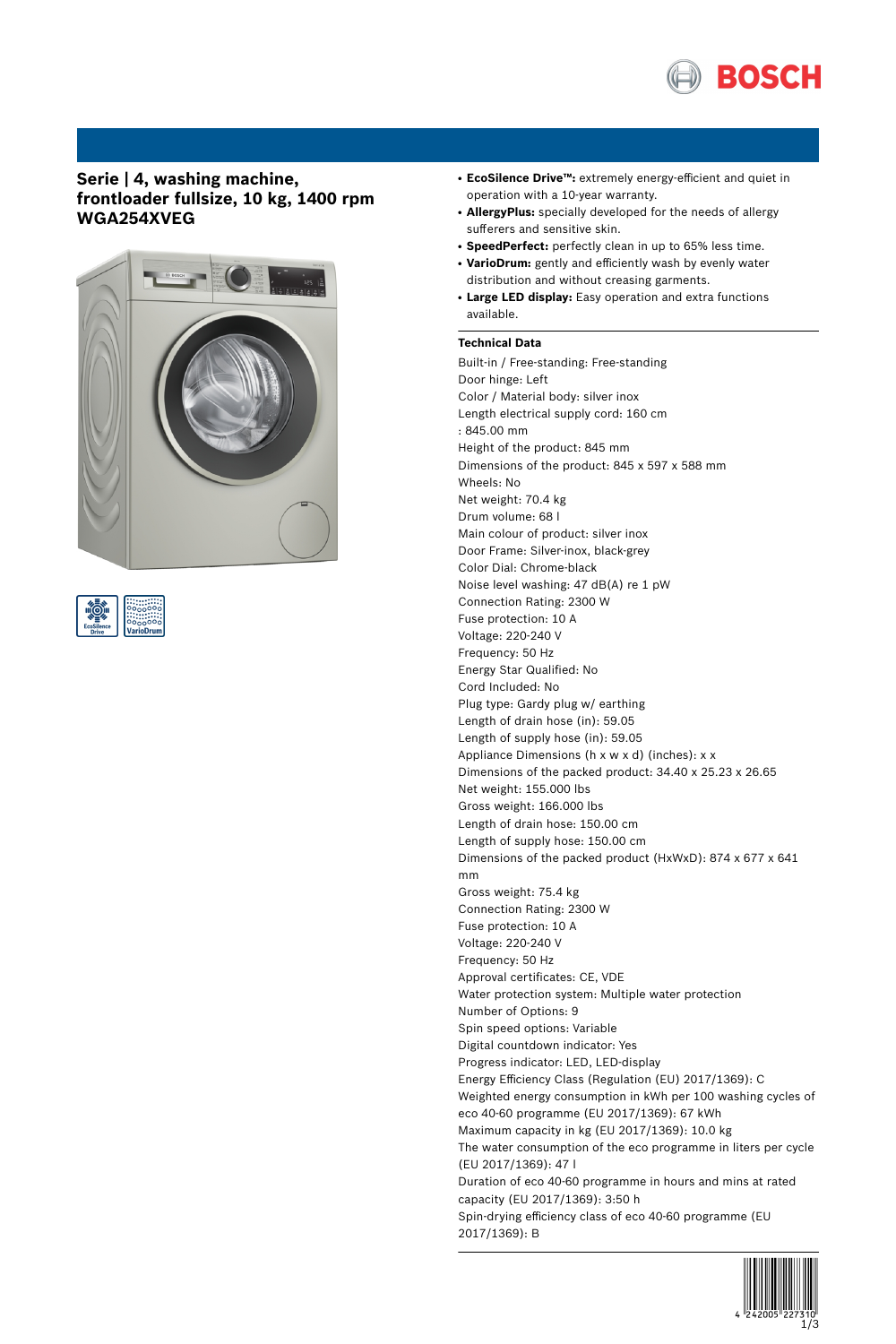

## **Serie | 4, washing machine, frontloader fullsize, 10 kg, 1400 rpm WGA254XVEG**

- WGA254XVEG
- Frontloader XL Washer, , built-under
- EcoSilence Drive: quiet motor with long lifetime
- <sup>10</sup> years guaranty on EcoSilence Drive

#### **engine power and consumption**

- rated capacity: <sup>10</sup> kg
- Energy Efficiency Class: A+++ at <sup>a</sup> range of energy efficiency classes from A+++ to D
- Spin-drying efficiency class: <sup>B</sup>
- max.spin speed <sup>1400</sup> rpm\*\*
- programme time of the standard <sup>60</sup> °C cotton programme 303 min at full load and 285 min at partial load and of the standard 40 °C cotton programme 287 min at partial load
- Noise level washing in standard 60° cotton programme at full load in dB (A) re 1 pW: 47
- Noise level spinning at standard 60°C cotton programme at full loading in dB (A) re 1 pW: 75

#### **Programmes**

- Special programmes: allergy plus, Drum Clean, shirts/blouses, Spin / Drain, Family Mix, single rinse, Duvet, Quick 15'/30'

#### **options**

- PreSoaking: Works against stubborn stains.
- AntiStain: Automatic removal of the most common stains.
- VarioPerfect: time- or energy optimized programs with perfect wash performance
- TouchControl buttons: Easy Iron, end time delay, stain selection, SpeedPerfect, Pre-treatment, Rinse plus +1+2+3, start/pause with reload function, Temperature, Spin speed selection/Rinse hold

#### **comfort and safety**

- Reload function: Be flexible in adding laundry items even after start of the wash cycle.
- VarioDrum™: gentle or intensive washing
- Multiple water protection
- Large display for programme progress indication, temperature, spin speed, remaining time, 24 h end time delay and load recommendation
- Large display for temperature, spin speed, remaining time, <sup>24</sup> h end time delay and load recommendation
- Fully electronic control dial for all wash- and special programs
- AntiVibration Design: more stability and quietness
- 3D AquaSpar wash system with cascade for faster water penetration
- Continuous automatic load adjustment system
- loading introduction
- Foam detection system to remove excessive foam
- Unbalanced load detection
- Easy Cleaning Drawer
- Overdosage indication
- Child-proof lock
- Buzzer at the end of the programme
- Metal door closing hook
- comfort lock

#### **Technical Information**

- Dimensions (H x W x D): 84.5 cm x 59.7 cm x 58.8 cm
- Slide-under height of 85cm